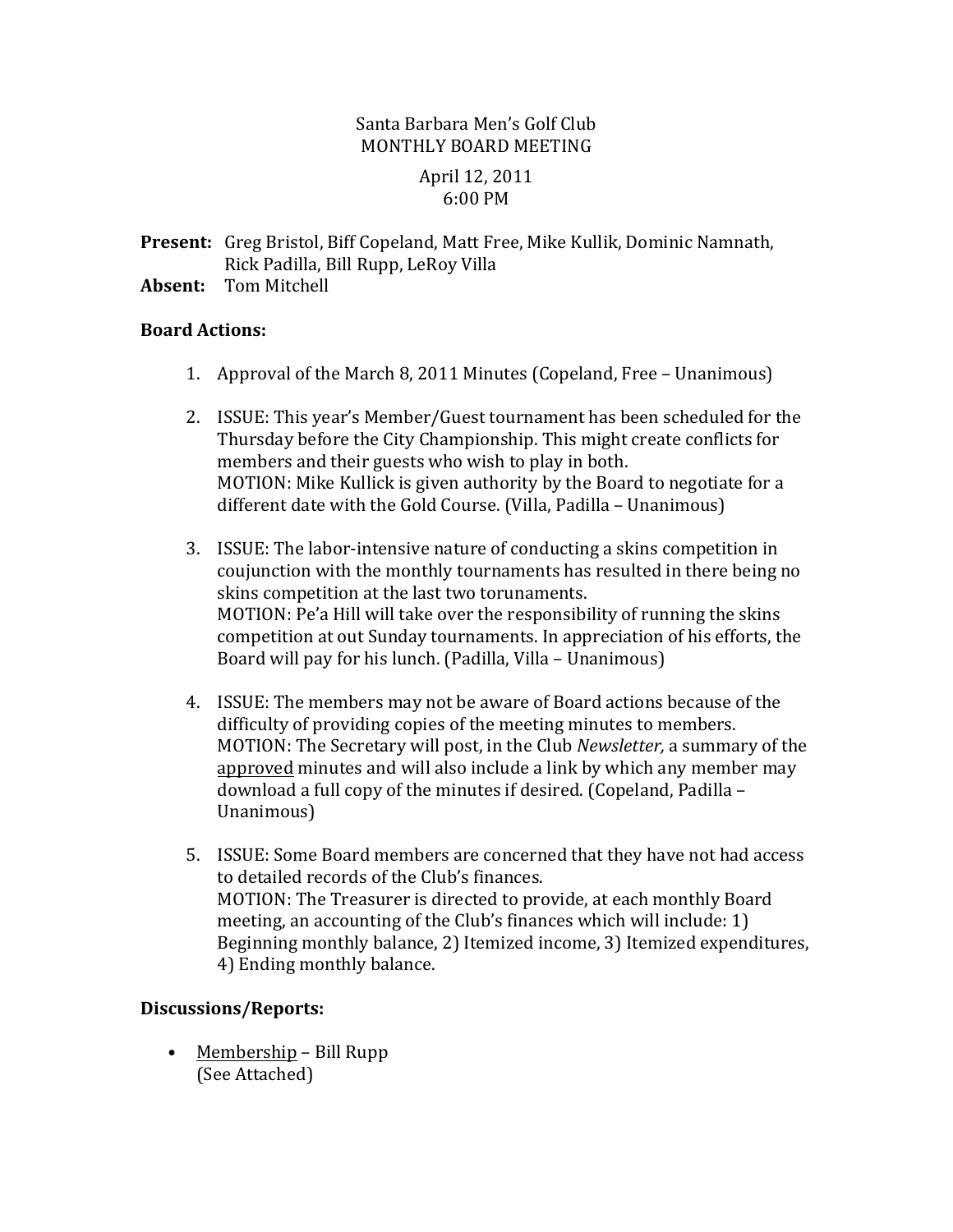• Newsletter - Biff Copeland

Members are urged to browse the new on-line Men's Club Newsletter to find helpful information about tournaments and other issues of interest to golfers. The Newsletter is on line at:

http://web.me.com/copelandsb/SBMensClub

- Golf Advisory Council Dominic Namnath GAC meeting will be held tomorrow, April 13. A report will b sent to the Board members following.
- $SCGA Greg Bristol$

SCGA has arranged savings throughout the year for members who wish to play selected southern California courses. For details, see the Men's Club *Newsletter* or the SCGA website at:

http://www.scga.org/MemberAdvantage.aspx

Members' attention is directed at the on-going SCGA competitions around Southern California. Our members are encouraged to consider competing.

• President's Cup – Discussion

The possibility of holding another President's Cup competition this year was discussed. Issues that need to be settled include: Start Date, Cost, and Format (e.g., whether qualifying will be needed in order to create a field with 16, 32 or 64 participants). Mike Kullick will seek advice from Rich Barker and bring recommendations to the next Board meeting.

- Enticing More Members Into Tournaments Discussion The board explored a variety of ways to encourage more participation of our members in monthly club tournaments. The Board directed the Secretary to include, in the Newsletter, an article that expresses the Board's concern and solicits comments from member/readers as to what can be done to increase participation. This discussion will continue at the May Board meeting.
- Past Club Champions and Presidents Discussion LeRoy Villa would like any information that can be recovered about who past Club championships and Club Presidents were.

Meeting Adjourned: 8:03 (Padilla, Villa – Unanomous)

Respectfully submitted

Biff Copeland, Secretary